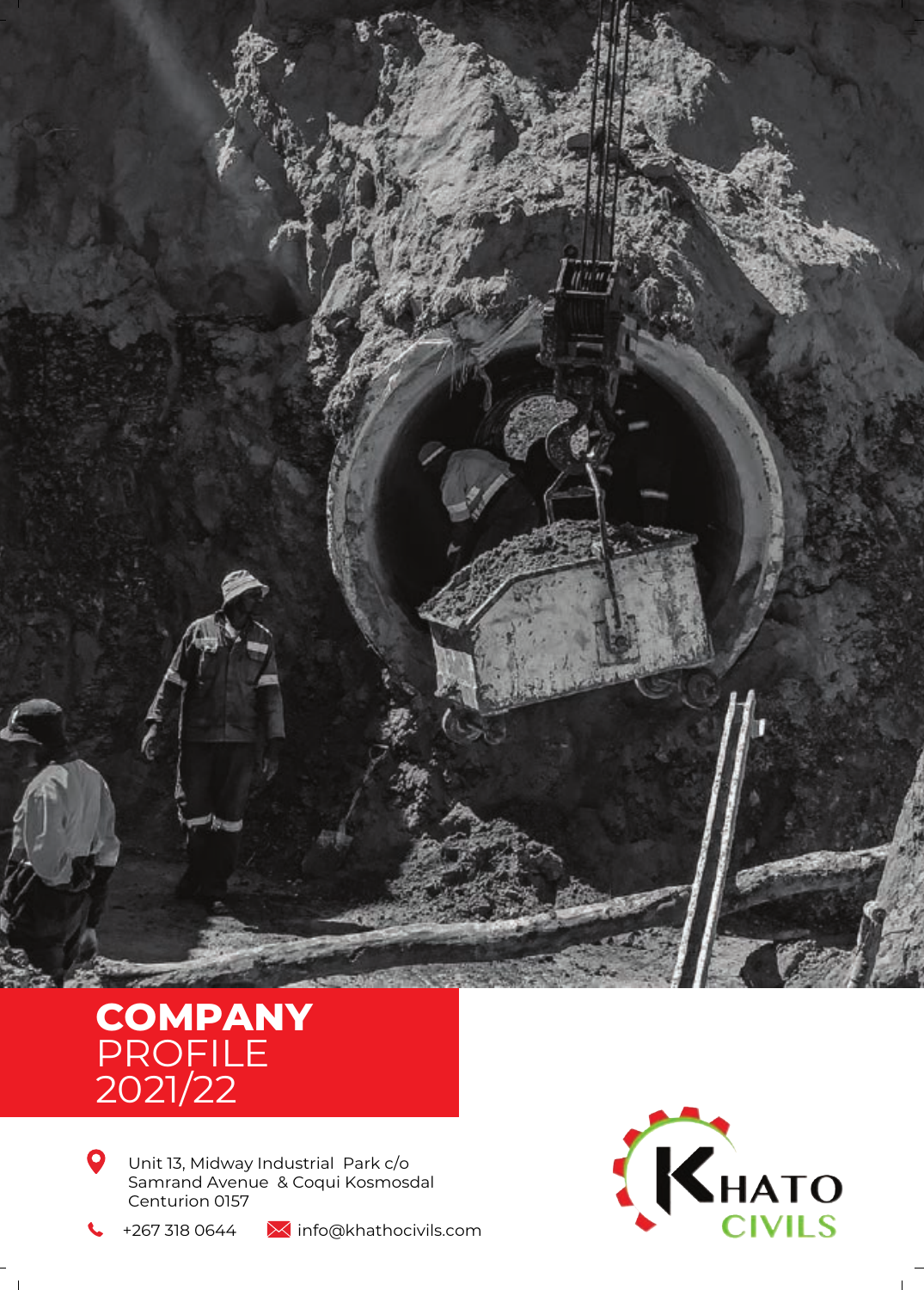# **INTRODUCTION**

Khato Civils (Pty) Ltd is a South African based design and construction company involved in the development of large scale infrastructure. Khato Civils has established itself as one of the leading black emerging construction companies within the African market. The Company has qualified professionals with broad experience in areas of Mass Earthworks, Pipelines, Water Works, Roads and Concrete Works. The Company offers the following services;

PRE-CONSTRUCTION SERVICES

GENERAL CONTRACTING

CONSTRUCTION PROGRAM MANAGEMENT

HUMAN & COMMERCIAL SETTLEMENT DEVELOPMENT

MAJOR PIPE WORKS

MASS EARTH WORKS

PIPE JACKING

ROADS AND TRAFFIC INFRASTRUCTURE DEVELOPMENT & MAINTENANCE

EXISTING CONDITION SURVEYS

RESEARCH & COST ESTIMATION

RENOVATIONS & REMODELLING

PROGRAM & PROJECT MANAGEMENT

SPECIALIST CONCRETE CAPABILITY



# **OUR BUSINESS** WE COMPLY WITH REGULATORY AND STATUTORY REQUIREMENTS AND HAVE THE FOLLOWING:

CIDB RATING OF 9GB 9CE PE 9ME 9EP AND 1EB WITH CRS NUMBER 157464

REGISTERED WITH THE NATIONAL HOME BUILDERS REGISTRATION COUNCIL (NHBRC), REGISTRATION NUMBER 172802620

**ISO 9001:2015 CERTIFICATION** 

BEE LEVEL 2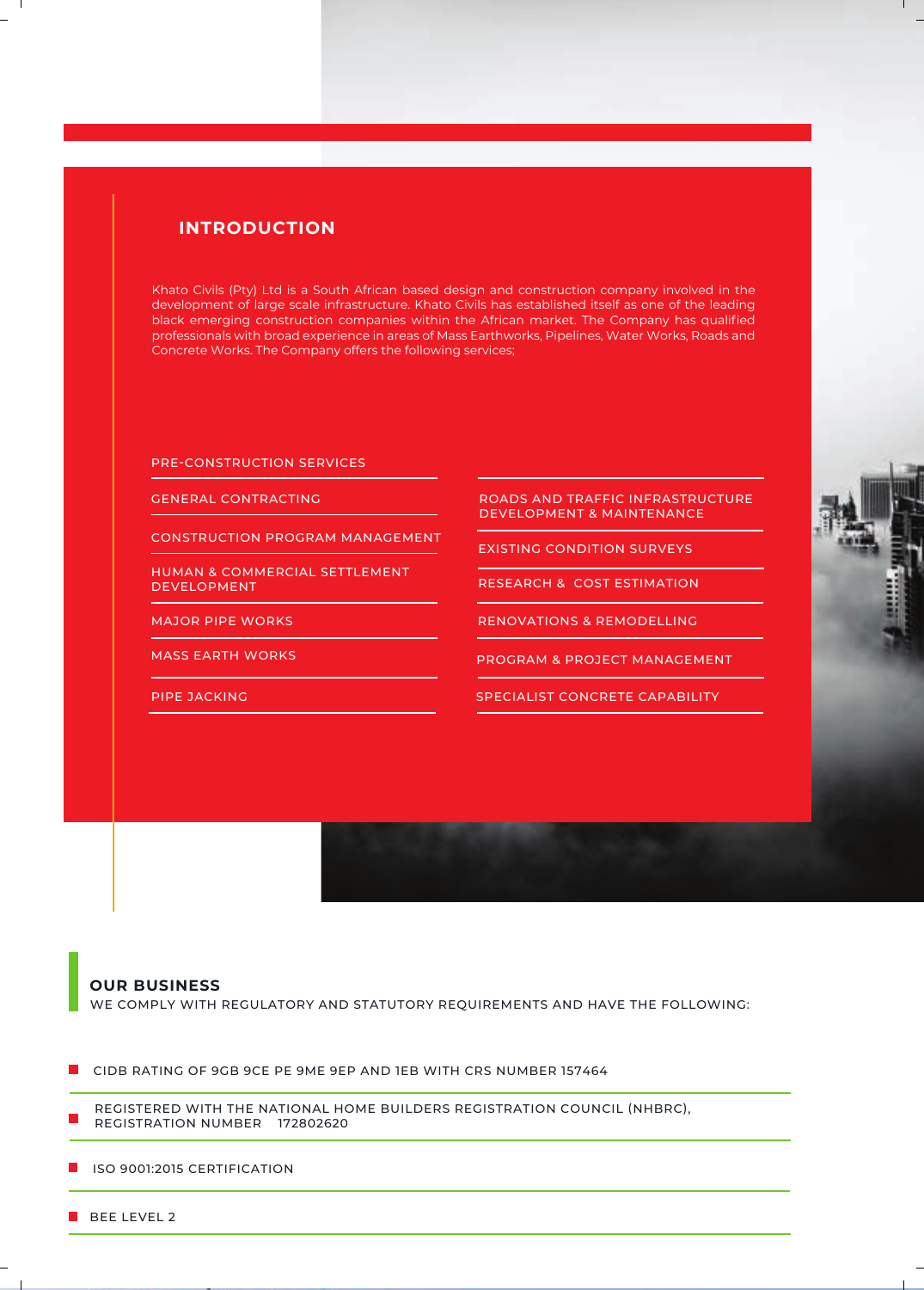KHATO CIVILS HAS DEVELOPED A MANAGEMENT STRATEGY THAT ENABLES THE FOLLOWING:

- IMPROVED PROJECT VALUE THROUGH KNOWLEDGE MANAGEMENT
- CONTINUOUS IMPROVEMENT THROUGH LESSONS LEARNED
- RESOURCE EFFICIENCY OPTIMISATION
- SYSTEMS THINKING

# **OUR VISION**

To expand our current market-share in the infrastructure development industry; by owning and operating vital components of the construction industry supply chain in a profitable, growth oriented manner.

# **OUR MISSION**

To execute strategic infrastructure development projects in order to contribute to the upliftment and development of the communities we serve.

### **VALUES**

Service oriented approach. Providing our clients, colleagues and partners with the necessary support to achieve our collective goals.

Teamwork. Through a combined effort and co-operation we will achieve more than we could as individuals, relying on the combined talents and strengths of the team Respect for our clients, our colleagues and communities we operate in and their diversity as well as the environment.

Integrity in all aspects of our operations demonstrating honesty, transparency and accountability.

Value addition in all activities we undertake in ensuring quality of delivery and performance to the satisfaction of internal and external clients. Excellence will remain the benchmark to which we will measure our performance within each Business Unit, Department and Project.

# **TRANSFORMATION**

# **OUR PHILOSOPHY**

We strive to establish long term relationships with our clients built on trust whilst focusing on enhancing productivity and efficiency. We are committed to our Social Investment program with the main focus on assisting small businesses run by women and the youth. Recognising the fact that we operate in a global village and in an ever changing and dynamic built environment, the Company has adopted a strategy to ensure alliances and partnerships with local companies of excellent reputation. This ensures skills transfer to local communities.

#### Å **PARTNERSHIPS**

On-going changes in the growth and development of the Company are geared to ensure that we take maximum advantage of opportunities in the market place. We have seen a definite shift in industry trends with a move away from traditional public sector work towards Private Public Partnerships (PPPs). This comes about as a realization that governments worldwide can no longer be expected to carry the burden of infrastructure development alone given the many competing socio-political priorities. As a Company we have realised this and we are in a position to participate in PPP opportunities.

#### il. **JOINT VENTURE WITH SOUTH ZAMBEZI(Pty) Ltd**

This business Joint Venture was established in 2010. It is our pride and marks a huge milestone for both parties – South Zambezi Engineering Services (Pty) Ltd and Khato Civils. This Joint Venture improves the efficiency and the effectiveness of both companies and serves as a great boost of business operations for both companies in question. Khato Civils has a CIDB level 9 rating. This qualifies them to execute Mega Capital projects.

The relationship between the two companies gives South Zambezi Engineering Services exposure to Mega Capital projects, an experience that we will not trade for anything else. The joint venture permits South Zambezi Engineering Services (Pty) Ltd to play an instrumental role in Engineer, Procure and Construct projects (EPC). Our main responsibility is to deliver the Engineering aspect of the project and be involved in the procurement process. South Zambezi Engineering Services (Pty) Ltd also oversees various aspects of the project's implementation, as supervising engineers, quality control managers and monitoring consultants.

We are in this Joint Venture for the long haul. We will serve it with pride and dignity adding value all the way. We will use this initiative to further develop our already existing legacy of being a leader in the engineering and project management space. We are a true success contributor to Khato Civils in this regard. By producing engineering designs, often in, half the required time, South Zambezi Engineering Services (Pty) Ltd plays a significant role in Khato Civils' ability to complete projects within schedule.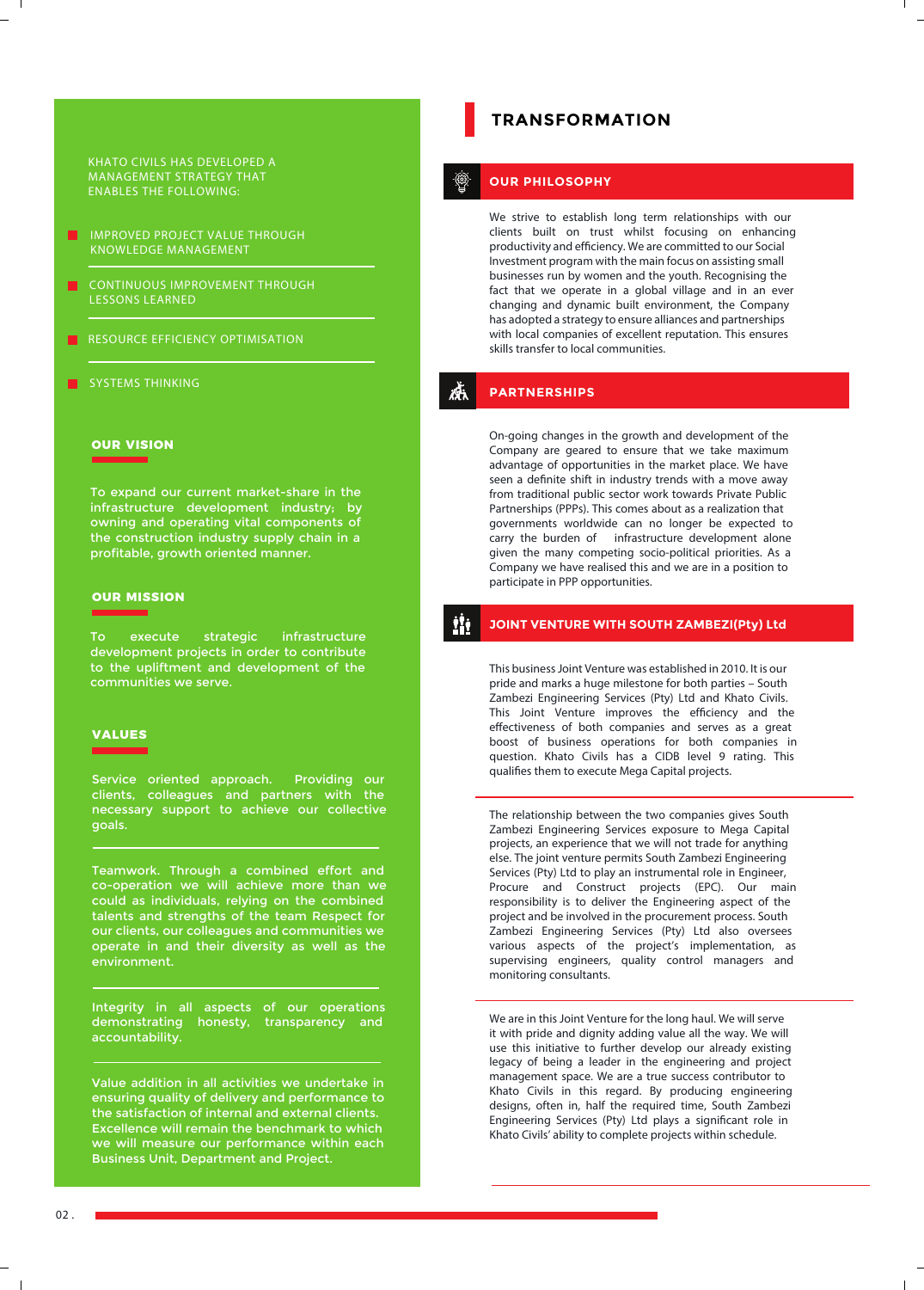# **OUT TEAM**

Our most valuable asset at Khato Civils is our staff. They form the life blood and backbone of our operations. As a truly South African Company, we support and drive transformation. We are proud of our staff, which 60% of are historically disadvantaged individuals.

# **HEALTH, SAFETY & ENVIRONMENTAL**

Emphasis is placed on health and safety processes to ensure a safer workplace for our staff.

# **TRAINING & EDUCATION**

Khato Civils has set-up a special education fund for employees. The fund will finance previously disadvantaged individuals working for the company to embark on further training to up skill and enhance their productivity.

# **EXPERTISE**

# **PIPE JACKING**

A specialist tunneling method for installing underground pipelines with the minimum surface disruption. Primarily used for new sewer construction it is also used for sewer replacement and relining, water mains and pipelines installations,

# **MASS EARTH WORKS**

Khato Civils has the expertise and capacity to provide clients with all the necessary services needed to prepare a site before actual construction. Our demolition and excavation division use heavy equipment to perform earth moving and land improvement projects. We are equipped to do site grading, ditching, drainage, land clearing, add top soil and fill dirt, wrecking and demolition for residential, commercial, and industrial projects.

# **EXISTING CONDITION SURVEYS**

We have qualified personnel who will assist the consulting engineers and clients to survey the conditions of the site and recommend measures which must be taken into consideration before actual construction. This service is intended to assist clients avoid complicated pitfalls which have the potential of delaying the project and causing financial losses for clients.

# **BUILDING**

Khato Civils has CIDB rating of 9CE 9GB which has been achieved through delivery of major projects built by an experienced professional team that adheres to the highest building standards.

The complexity of the modern building process demands qualified professionals with special abilities to analyse, clearly identify challenges and provide solutions as the project develops. Khato Civils has the capacity to build;

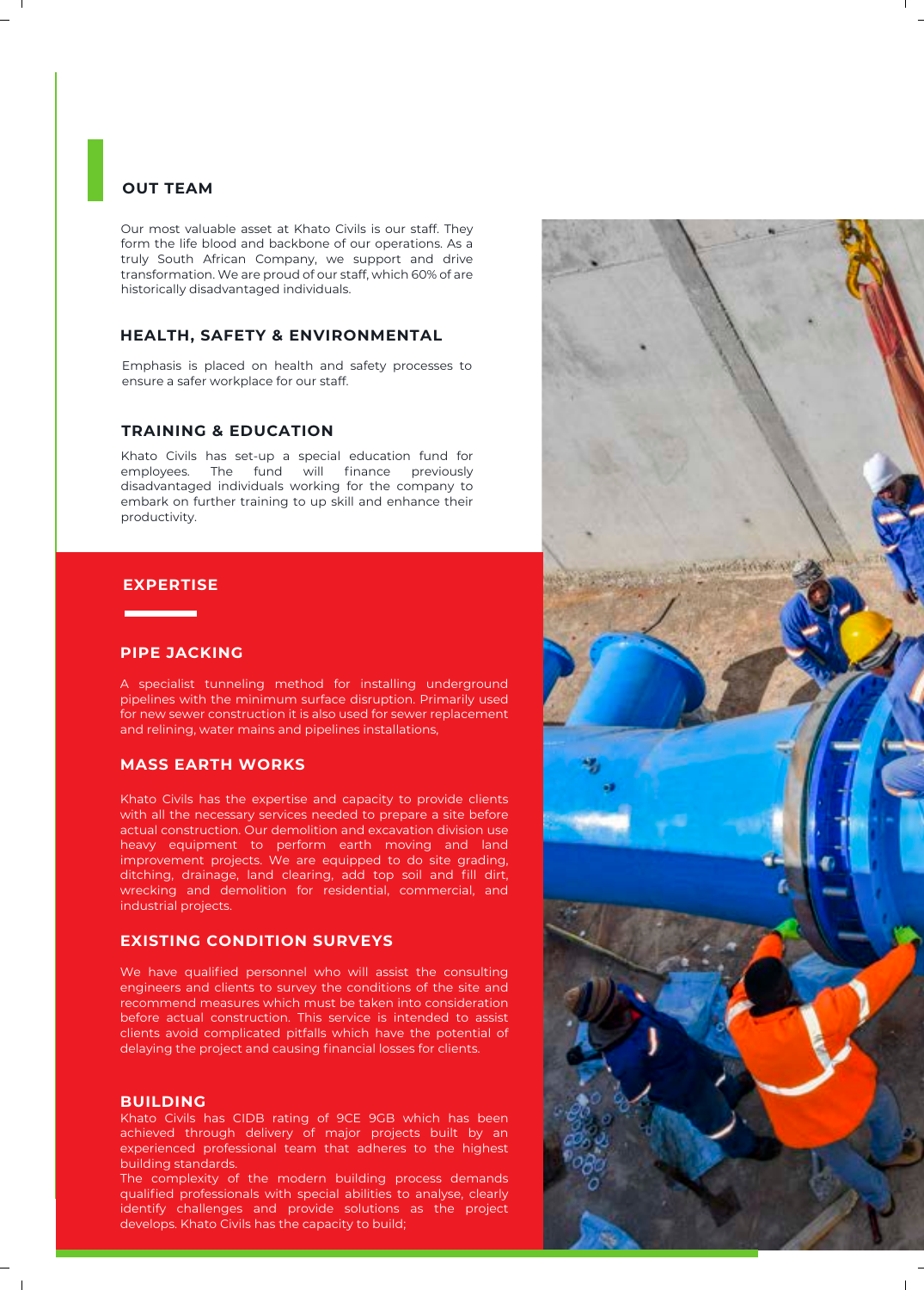

Bulk Sewer Lines and Water Reticulation Systems

Large Scale Residential and Commercial Developments

Bridges, Waste Water Treatment Plants and Dams

High Rise and Multi Storey Buildings

# **SPECIALIST CONCRETE CAPABILITY**

Khato Civils has extensive experience in specialised placing of structural concrete for intricate and sophisticated designs. This is a key aspect in the successful construction of any major structure of which concrete is a crucial design element. In many major projects where concrete is the major structural element, safety and quality are paramount for the long term use of that structure.

# **RENOVATIONS & REMODELLING**

Khato Civils understands the complexities that accompany the renovation or remodelling of major infrastructure. Our team of professionals has the necessary skills to guide and assist clients on any major renovation requiring services of a general contractor. This also extends to any maintenance works that may be required.

# **RESEARCH & ESTIMATION**

Khato Civils provides research and estimation services through a platform that delivers accurate estimating, import and question-based estimating tools. Khato Civils research and estimation services provides Clients with a realistic guide on project cost.

#### **PROGRAM MANAGEMENT**

At Khato Civils, we always aim to create a close partnership with the client during the early development stage of their project, so we can fully understand the scope of the project beyond the construction phase. This type of project delivery method, generally results in expeditious schedules, lower costs of design and construction, and less contractor-initiated change requests due to document design errors and omissions. Through a rich success history, Khato Civils has provided construction management services and demonstrated an understanding of client's goals and needs. We have clear policies on program management service which guide:



- Responsible project team management
- Prudent selection of qualified subcontractors and suppliers
- Mechanism for owner / architect approval of materials, colours, and systems
- Communications liaison linking client, designers, lenders, and inspectors
- Cost and schedule controls
- Quality control
- Safety management
- Site inspections
- Record keeping
- Post-construction services: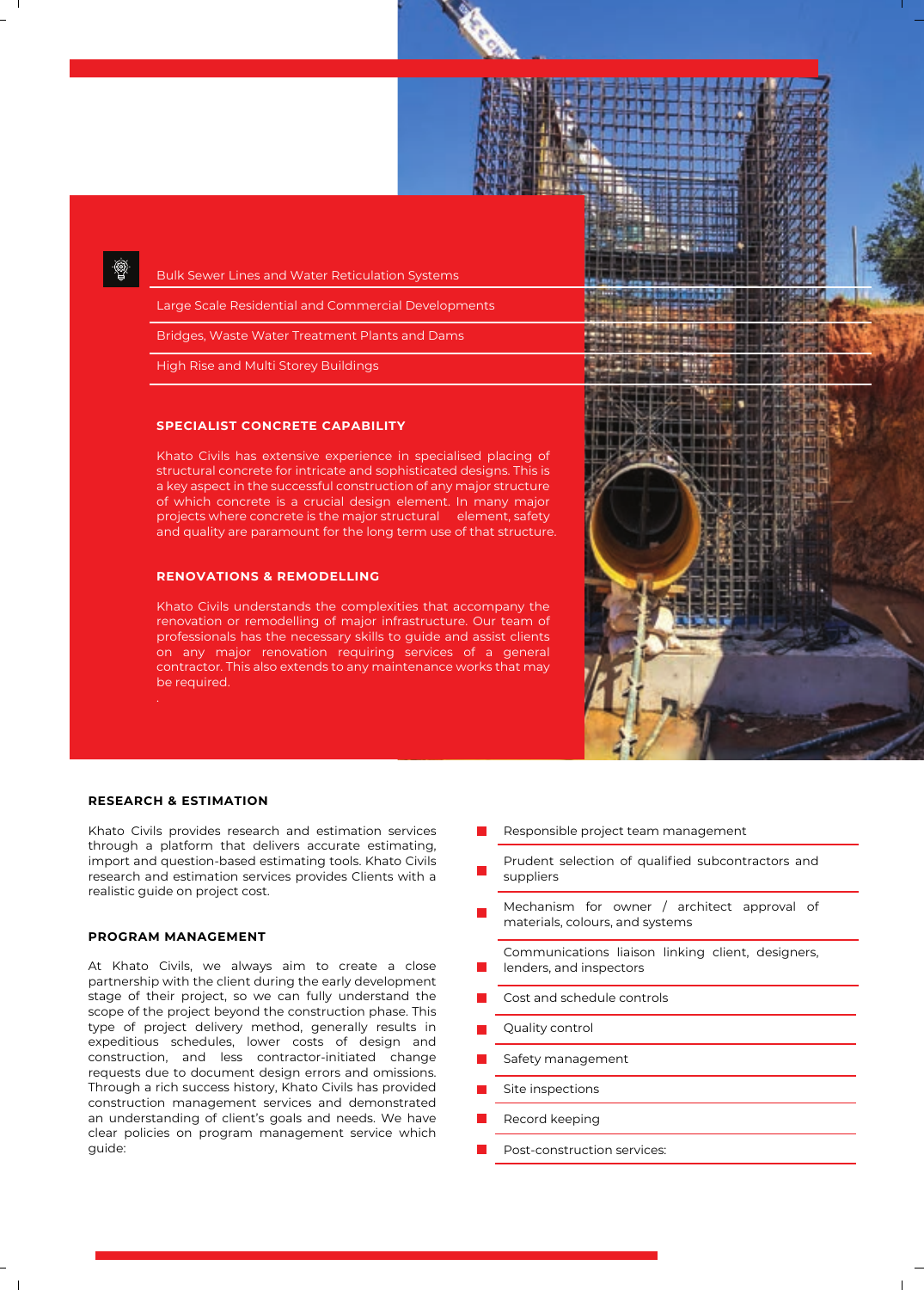

In 2016, all associated entities of Khato Holdings offices which also house the head Offices of Khato Holdings. The design and project management of the construction of these new one of the associated entities of Khato Holdings. The construction was entrusted to Khato Civils

fully fledged warehouses. The warehouses are used to store machinery, building supplies and a fully equipped workshop. The workshop has all perform major repairs on the Company's fleet and heavy plant equipment. Khato Civils has a professional mobile team to support different teams in various geographic locations to ensure

#### **ROADS INFRASTRUCTURE:**

Khato Civils has the skills and capacity to projects fit for a CIDB level 9 construction company. Our expertise include:

Structures & Road Design

Road & Highway Construction

Pothole Patching

General Road and Highway Maintenance

Road Marking & Signs





# **EXPERTISE: MINING**

#### **SLIME DAM**

Slime or tailing dams usually make headline News only when they fail or result in the loss of life and catastrophic environmental damage. Subsequently, the proper design, management, construction and monitoring thereof are vital. Khato Civils designs and constructs stable, cost effective and legislation compliant surface facilities.Our design and construction philosophy aims to provide clients peace of mind and freedom from costly surprises resulting from instability, fluid discharges or dust emissions.

Legislation requires that mine residue deposits, tailings storage facilities, tailing deposits or slimes dams be managed over their entire life cycle by appropriately qualified people, so that it does not pose an unreasonable risk to the public and environment. This includes the controlled seepage from the tailings facilities and containing hazardous materials, such as cyanide, from entering the water system.

# **SOIL COMPACTION**

When it comes to soil compaction, the extent to which one can achieve settlement of the ground surface determines the extent to which one can improve the soil strength and increase the bearing capacity. Traditional approaches have relied on static weight, kneading action or vibratory rolling of the soil to achieve the desired improvement in strength and bearing capacity. Khato Civils breaks away from tradition by utilising a non-circular impact compactor- the impact compactor. This is a mobile dynamic compactor which derives compaction effort from the energy of the drum falling from a corner to a flat as the shaped drum is towed along the ground.

Due to the high energy delivered by each blow, the impact compactor is capable of producing effective compaction in thicknesses considerably greater than previously possible.

The distinguishing feature of this compactor is its non-circular compacting drums, which have a series of points altering with flat compacting faces. During the compaction process, its drums are towed along the ground by a wheeled tractor at a speed of 10 to 12 km/h, compared to typical conventional roller speeds of 2 to 3 km/h. The compaction force is applied over a large area, with a dynamic force applied with high amplitude and low frequency.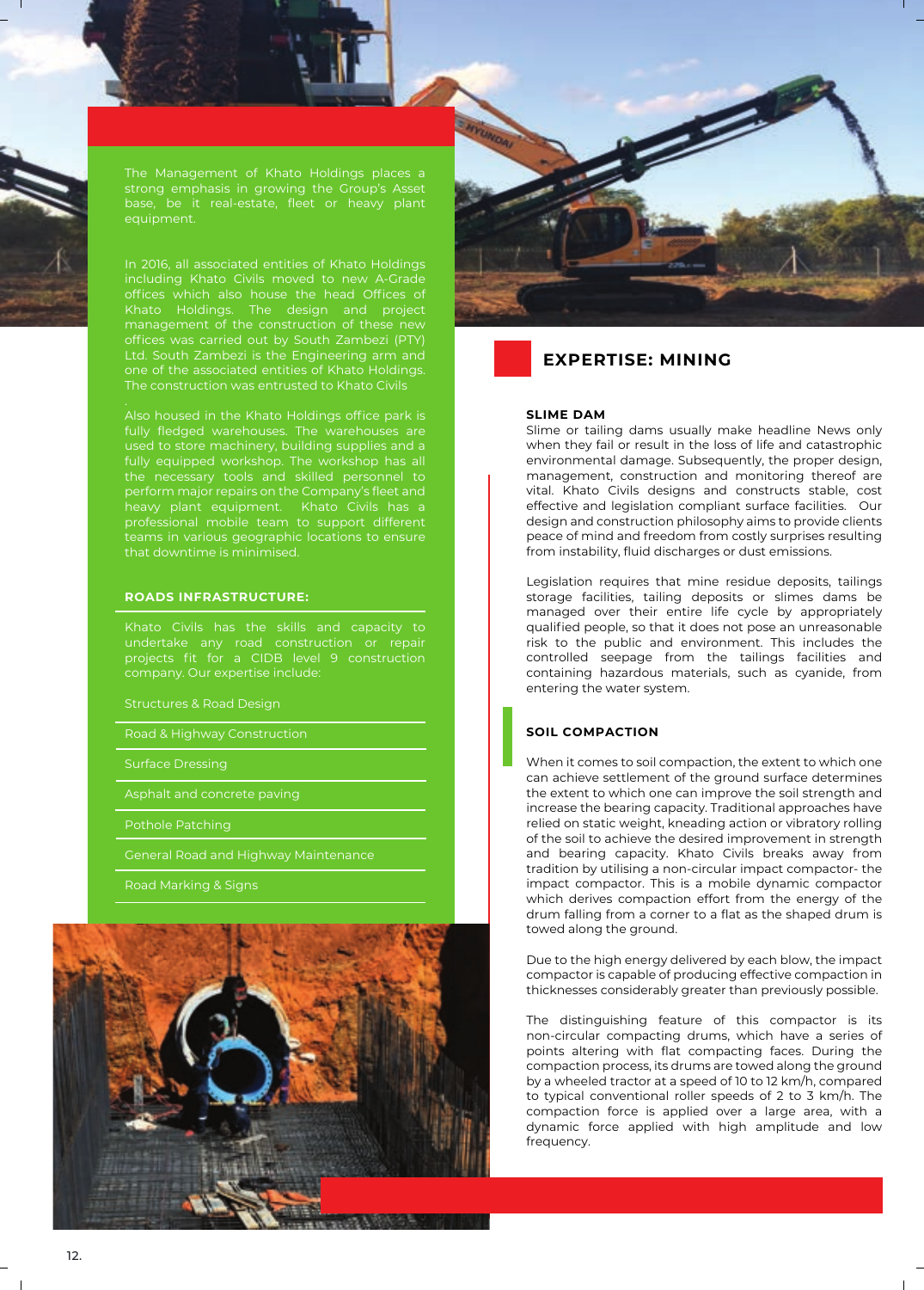# **DEPOSITION**

The design and operation of a tailing storage facility depend on the mode of the deposition selected. The modes vary from conventional deposition of relatively low density tailings, to paste deposition of high density tailings. Khato Civils is capable and has capacity to execute both modes.

Our key success factors are; our quest to understand the properties of the slurry, notably the clay mineral content and process water quality and the dewatering and rheological behaviour of the tailings. The outcome of our tests provides input upon which the geotechnical engineers are able to provide secure construction and operational design.

# **MAINTENANCE**

Khato Civils maintenance plan for slimes dams includes keeping the storage facility's pipes and water reclamation systems in repair, monitoring water levels in the embankment's fill and foundation, to ensure it meets safety requirements, and monitoring for demolitions within the structure itself. Movement within the structure itself is monitored by survey pins and instruments. Annually, the dam capacity is raised to keep up with mine production.

Our designs often include diversion channels to keep surface run-off water out, preventing any water that could potentially go in from being contaminated by metal, sulphides, or other deleterious minerals and elements as well as processing chemicals. Khato Civils is always mindful of industry failures in tailings facilities which occur due to rotational sliding, foundation failure, overtopping, erosion, piping and liquefaction. The prevention of these failures are top of mind in our design and construction processes.

#### **MONITORING**

Khato Civils uses drones, to monitor slimes dams remotely. Ground monitoring methods include Contractometers and Extensometers to monitor the dam wall behaviour and slopes. Hydrology sensors are used to measure fluid levels.

# **PROJECT PORTFOLIO**

#### **ROADS**

#### **M1 Double Decker Bridge**

On the M1 project, existing asphalt wearing course was replaced with new asphalt surfacing on an urban section of a major national highway. The work included the replacement of existing bridge joints with new Thorma joints. Due to extremely high traffic volumes during daytime, the majority of the work had to be executed at night. The scope also included upgrading of the road/bridge drainage system, as well as replacement of existing steel handrails on the bridge with concrete parapet sections. Road-markings were reinstated and the safety of the road was upgraded through the addition of cat eyes and refurbishment of crash barriers.

### **M1 Double Decker Bridge rehabilitation and upgrade**

Khato Civils has been awarded a contract for the challenging repair and upgrading project concerned with both Carriage ways of the double decker bridge between Carr Street and the Crown interchange on the M1 motorway in Johannesburg.

After an unsuccessful attempt by a previous contractor, The Johannesburg Roads Agency, appointed Khato Civils (Pty) Ltd. to undertake the works. The project scope includes:

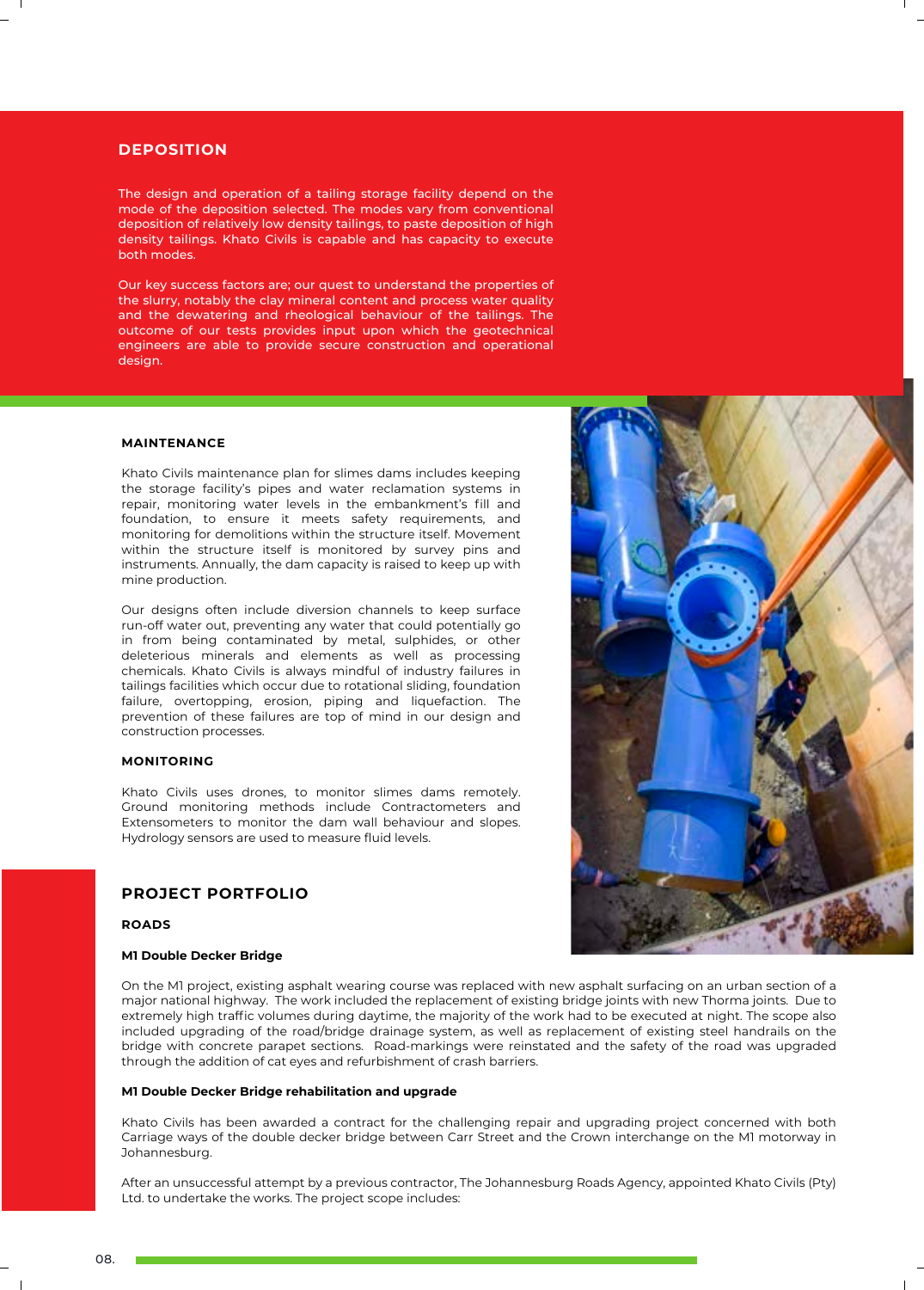

The repair to all concrete works, including structural and maintenance works

Maintenance refurbishment of all bridge bearings

Removal and replacement of Parapet rails with pre-cast concrete elements

The reinstatement and upgrading of the existing storm water drainage system

Reinstatement and upgrading of the storm water inlet system

Replacement of the Asphalt works

Replacement of all Bridge joints.

Challenge - The motorway has heavy traffic daily. Traffic disruptions should be kept low during contract execution. This is a 22 months project, which commenced with site establishment in December 2017. This is a landmark milestone in Khato Civils' business development strategy of building and expanding its roads and bridge division as part of its broad capability.

# **WATER**

Botswana Water Utilities Corporation

Khato Civils / NTR Technology Holdings JV (KCNTRJV) was appointed on an EPC basis by the Water Utilities Corporation (WUC) of Botswana on 16 February 2018 for the refurbishment of Pump Stations PS1.1 and PS2.1 located on the North-South Carrier 1 pipeline. The Contracts are running simultaneous and must be completed within 15 months ending on 12th August 2019.

The objectives are to upgrade and refurbish the Pump stations so that they provide required water outputs to BPT1A1 and BPT2A1, respectively.

Pump station PS1.1 is situated at Letsibogo dam, while Pump Station PS2.1 is situated approximately 32.6km downstream from Letsibogo dam, at Moralane, together with Break Pressure Tank 1 (BPT1A1). Both pump stations are currently running with Constant Speed Drive Pumps.

The scope of works covers general requirements for assessment, supply, delivery and installation of Mechanical, Civil, Electrical, Control Equipment, Instrumentation Equipment, Actuators, Associated Accessories, and documentation (drawings and manuals).

This project covers all equipment in the Pump Stations, including modification of the suction and delivery pipe work and construction of a building to house Variable Speed drive units.

The second requirement is for the Scheme SCADA upgrade, engineering and configuration to cater for all changes which have been effected at the pump station to allow for monitoring, control, data acquisition and automation in order to enhance operational efficiency of the scheme.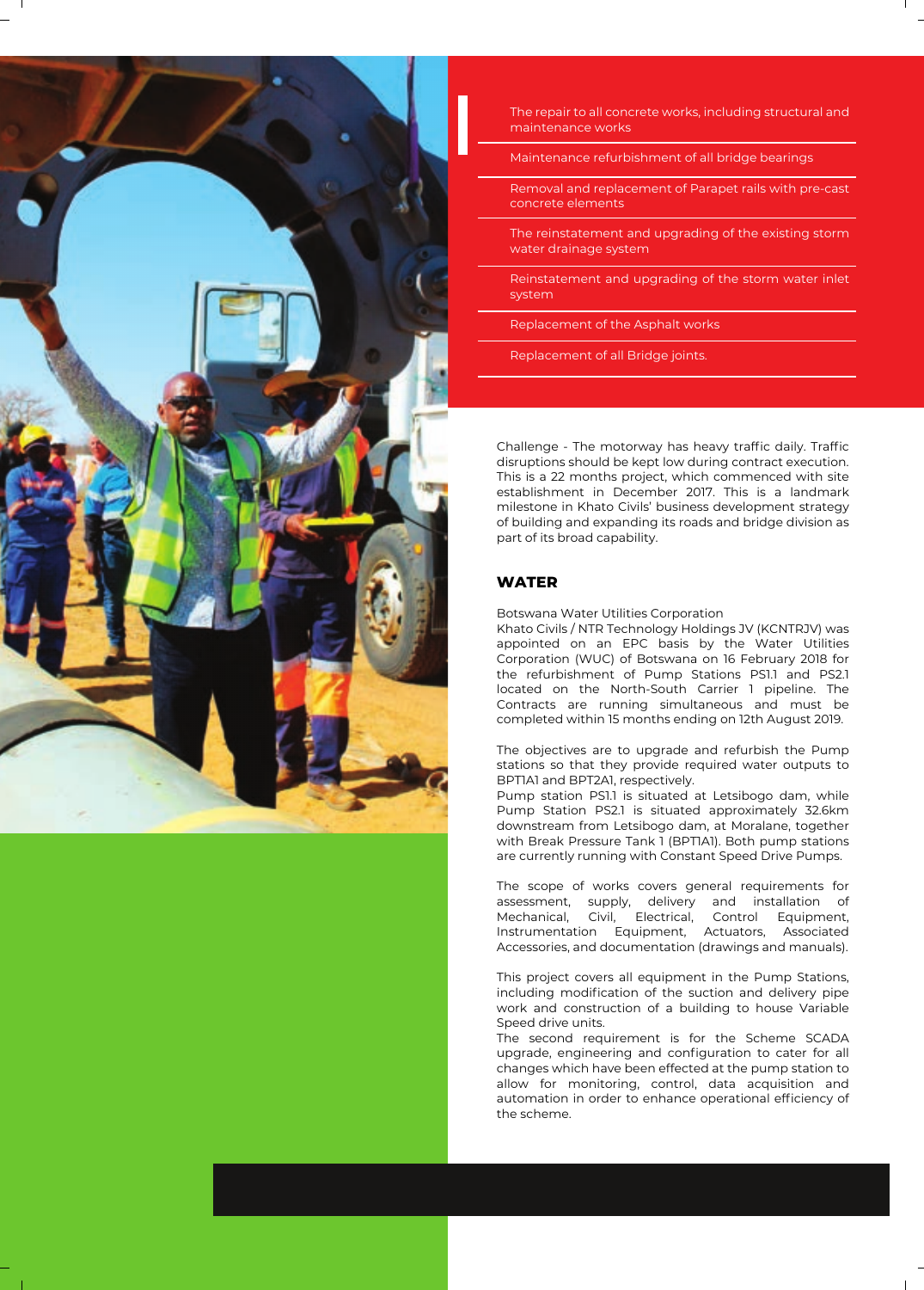# **POLOKWANE WASTE WATER TREATMENT PLANT**

Construction of outfall sewers to the Polokwane regional waste water treatment works

Population expansion in Polokwane has resulted in a need to construct outfall sewers to the regional treatment works. This is a construction of outfall sewer pipelines from the existing Seshego and Polokwane Wastewater Treatment Works (WWTW) to the site of the new Polokwane Regional WWTW to the north-east of Polokwane.

The works will facilitate an increase in the treatment capacity of the Polokwane Municipality and also allow for further developments in the area. The project has been divided into three contracts, with the last section from the confluence of the pipeline from Seshego and Polokwane west with the Polokwane east pipeline up to the site of the planned regional WWTW being awarded to Khato Civils.

In February 2018 Khato Civils was awarded part of the works. The scope involves the laying of 3.2 km of class 100D concrete pipes with a diameter of 1.5 m, including various drop structures and manholes. The concrete pipes will be lined with a HDPE liner. The scope also includes the re-alignment of a section of gravel farm road and construction of a box culvert structure. Part of the pipeline crosses private agricultural land under irrigation, with the majority of it being on undeveloped municipal land.

# GIYANI WATER & SANITATION REVITALIZATION PROGRAMME

Khato Civils with South Zambezi and LTE Consulting were appointed by Lepelle Northern Water on an engineering, procurement, and construction (EPC) basis for the Mopani District Municipality Water and Sanitation Revitalization Programme. The Programme was required to address the short term water and sanitation challenges in the Greater Giyani Local Municipality as well as provide medium and long term solutions to the water and sanitation challenges within the Mopani District Municipality. Mopani District Municipality is a Category C municipality located in the north-eastern portion of the Limpopo Province and consists of the following local municipalities:

- **BA-PHALABORWA LOCAL MUNICIPALITY**
- **MARULENG LOCAL MUNICIPALITY**
- GREATER TZANEEN MUNICIPALITY
- **GREATER GIYANI MUNICIPALITY**
- **GREATER LETABA MUNICIPALITY**

The main towns within the district are the Tzaneen, Giyani, Modjadjiskloof, Hoedspruit and Pharaborwa. The Mopani District municipality is situated in the North-eastern part of the Limpopo Province, 70 km from Polokwane (main City of the Limpopo Province).

# **GIYANI WATER & SANITATION REVITALIZATION PROGRAMME**

It is bordered in the east by Mozambique, in the north, by Zimbabwe and Vhembe District Municipality, in the south, by Mpumalanga province through Ehlanzeni District Municipality and, to the west, by Capricorn District Municipality and, in the south-west, by Sekhukhune District Municipality. The district has been named Mopani because of abundance of nutritional Mopani worm found in the area. The district spans a total area of 2 242 183 ha (22 421.83km²), with 15 urban areas (towns and townships), 325 villages (rural settlements) and a total of 106 wards.

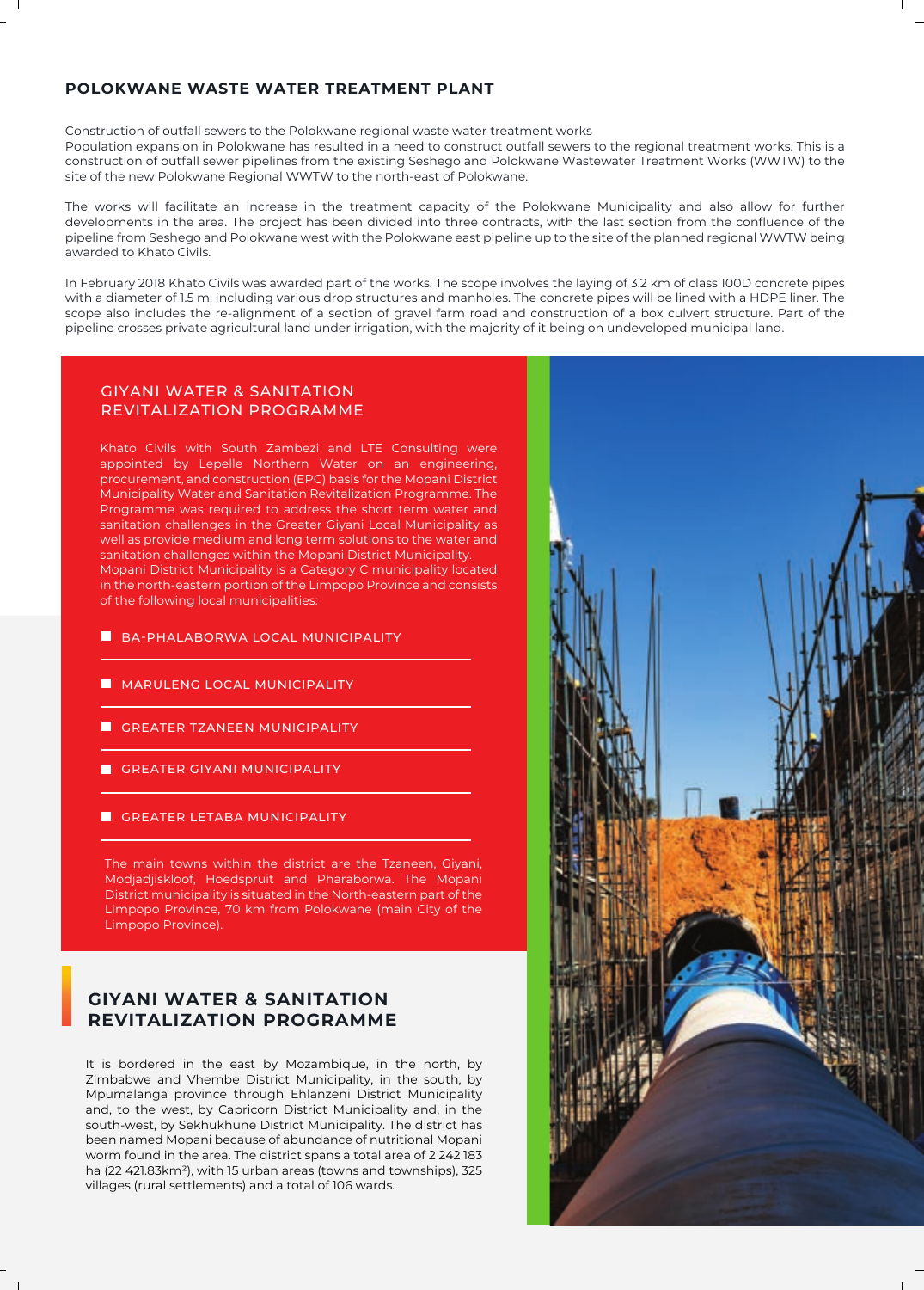The Mopani District, by virtue of the Kruger National Park as a District Management Area, is part of the Great Limpopo Transfrontier Park, the park that combines South Africa, Mozambique and Zimbabwe. The Mopani District Municipality Water & Sanitation Revitalization Programme will initially consist of the following projects:

Giyani Groundwater Augmentation

Giyani Water Treatment Works Expansion & Refurbishment

Giyani Wastewater Treatment Works Revitalization

Nandoni Dam – Nsami Dam Raw Water Bulk Pipeline

Middle Letaba Dam – Nsami Dam Canal

Mametja Sekororo Water Treatment Works

Bambanana Raw Water Bulk Pipeline

Scope of Emergency works in Giyani

In the first phase of the Giyani project, Khato Civils has been appointed to revitalize existing services in and around the greater Giyani area through the repair of all leaking bulk pipelines and replacing all faulty ATR valves. An estimated 345 kilometres of bulk pipelines has been laid. The Company will overhaul existing Boaster Pump-stations and Sewer Pump-stations on the pipeline.

Khato Civils have revitalize all the old plumbing at the Nkhensani Hospital as well as install a new Water Conditioning Plant to purify the hospital borehole water. The Company will rejuvenate the old non-operational waste water treatment plant by;

Installing a new head of works

Repairing the pump-station

Repairing the BIO Filter

Fixing the Primary and Secondary primary clarifiers

Installing a 1500 mega-litre packaged plant

Revitalising old drying beds as there is a need for new beds and chlorination ponds.



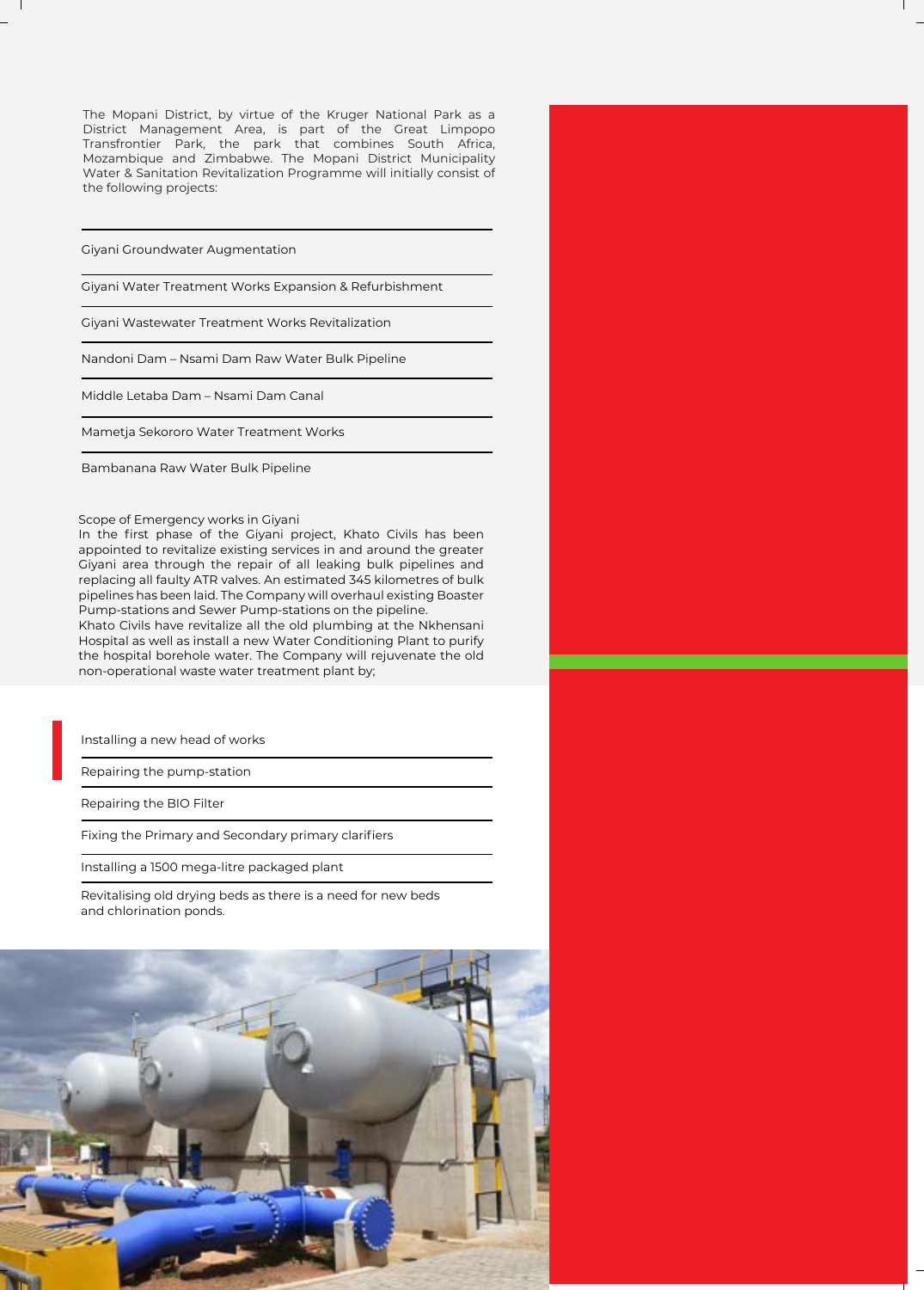# **LAKE MALAWI SUPPLY PROJECT**

As one of the region's leading Construction Company, Khato Civils, in conjunction with South Zambezi (Consulting Engineers) has been appointed to undertake one of Malawi's mega water supply projects, namely the Lake Malawi Water Supply Project also known as Project Rhino.

The project will pump and deliver 100 million litres per day of potable water from Lake Malawi to Lilongwe City through a 1200 mm diameter Ductile Iron Cement Mortar ; Lined (DICL) pipe, alleviating problems that have affected the lifestyle and livelihoods of the city's 2 million plus residents and its surroundings. Valued at about \$500 million, it is billed as Africa's largest water transfer project under construction and is expected to be completed by 2019.

The primary design and construction components that will be included in the potable water supply system will comprise of:

INTAKE OF RAW WATER ABSTRACTION FROM LAKE MALAWI, THE INTAKE STRUCTURE WILL BE AT LEAST 500M.

INTAKE PUMPS FOR RAW WATER CAPACITY OF 100 000 M3/D WITH TWO 800MM, 2KM TRANSMISSION PIPELINES.

PRESSURE SAND FILTRATION AND CLEARWATER TANK OF 4000M3

CHLORINATION SYSTEM FOR DISINFECTION

CLEAR WATER RESERVOIR OF 8000 M3/D AND BOOSTER PUMP STATION AT LIFUWU

CLEAR WATER TRANSMISSION PIPELINE OF 1200MM DIAMETER DUCTILE IRON PIPELINE OF 50KMS FROM LIFUWU TO KANYENYEVA

CLEAR WATER RESERVOIR 5000 M3/D AND BOOSTER PUMP STATION AT KANYENYEVA

#### BREAK PRESSURE TANKS OF 8 000 M3 AND BOOSTER PUMP STATION AT KATENGEZA

CLERA WATER TRANSMISSION PIPELINE OF 1200 MM DIAMETER DUCTILE IRON PIPELINE OF 14 KN FROM KATENGEZA TO MVERA

BREAK PRESSURE TANKS OF 8 000 M3 AND BOOSTER PUMP STATION AT MVERA  $\blacksquare$ 

CLEAR WATER TRANSMISSION PIPELINE OF 1200MM DIAMETER DUCTILE IRON PIPELINE OF 12KMS FROM MVERA TO DOWA TURN OFF.

- CLEAR WATER 1200MM DIAMETER DUCTILE IRON GRAVITY PIPELINE FROM DOWA TURN OFF TO EXISTING KANENGO RESERVOIRS OF 36KMS
- MISCELLANEOUS INFRASTRUCTURE FOR THE ABOVE E.G. FENCES, GUARD ROOMS, ACCESS ROADS, STORM WATER, PUMP HOUSES.

 $-1$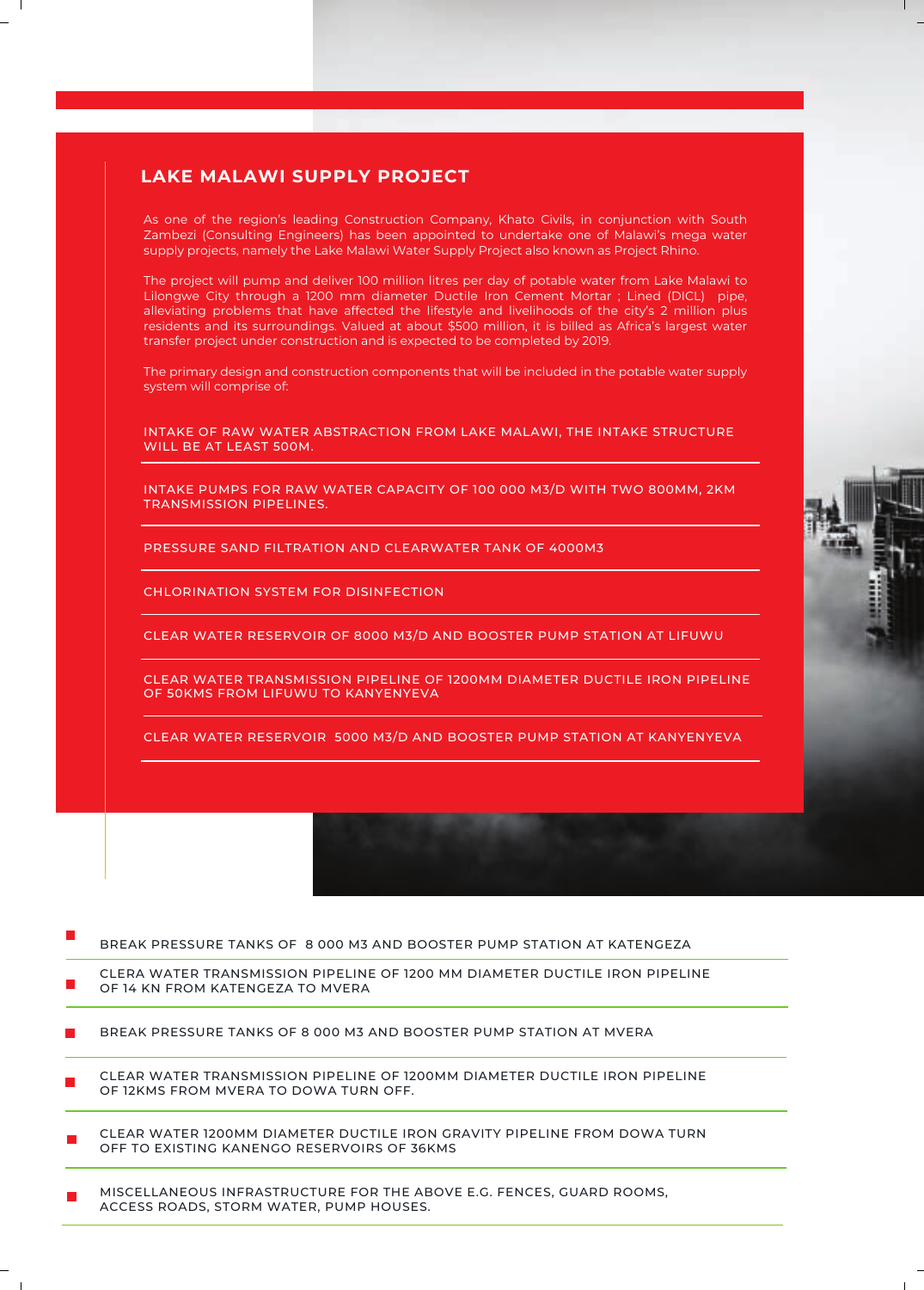The Lake Malawi Water supply Project was first conceptualized as a long-term and sustainable intervention to water problems that have been affecting the ever growing population of Lilongwe for over a decade now. Lilongwe, which is Malawi's largest City requires a stable water supply. The local Water utility company, Lilongwe Water Board (LWB), has currently been forced to ration water supply to residences and public places on a continuous basis.

Primary components of the project include an intake tower with pumps and water treatment facilities right from the abstraction point in SengaBay- Salima to Lilongwe, a distance of 125 km. Water treatment will be done through pressure filters with an overall plant capacity of 4166 cubic metres per hour. The filters will be twenty-two (22) horizontal air scoured pressure filters each with a capacity of 200 cubic metres per hour. Disinfection will be by means of gas chlorination. Khato Civils will also build clear water tanks and pumping stations along the 125 km stretch, the first one at Lifuwu in Salima with a capacity of 2500 cubic metres.

Kanyenyeva, which is located 51 kilometres in the same turnoff clear water tank, a distance of 21 km. From there the water will gravitate 37 km to Kanengo water tanks. It is from this stage that water will now be distributed through the existing Lilongwe Water Board's systems to the city's residents.

from access to potable water as they fall within the stretch of the project's catchment area.

From another perspective the project will create in excess of 4000 jobs and a lot more spin-off opportunities for small and

other reputable global companies from China, Portugal, South Africa, Italy and United Kingdom.



#### HAMMANSKRAAL WATER & SEWER EXTENSION 10

RAPID POPULATION GROWTH IN TSHWANE, HAS DRIVEN THE NEED FOR THE INSTALLATION OF INTERNAL WATER AND SEWER RETICULATION. IN JUNE 2018, KHATO CIVILS WAS APPOINTED TO DO THE WORKS. THE PROJECT CONSIST OF THE INSTALLATION OF A DN800 WELDED STEEL BULK WATER PIPELINE APPROXI-MATELY 5,25KM LONG INCLUDING CATHODIC PROTECTION, AND A 600MM DIAMETER CLASS 75D SPIGOT AND SOCKET CONCRETE PIPE WITH SACRIFICIAL LAYER OUTFALL SEWER, APPROXIMATELY 3.41KM LONG WITH 45 MANHOLES TO SERVE HAMMANSKRAAL EXTENSION 10. ALSO INCLUDED IS THE INSTALLATION OF DIFFERENT WATER AND SEWER RETICULATION PIPELINES AND TOILET STRUCTURES FOR APPROXIMATELY 2767 STANDS IN HAMMANSKRAAL WEST EXTENSION 10 TO MEET THE DEMANDS OF RESIDENTS

## HAMMANSKRAAL WEST RESERVOIR

.

BULK WATER DELIVERY PIPELINE FROM THE HAMMANSKRAAL WEST RESERVOIR TO THE WATER RETICULA-TION OF HAMMANSKRAAL EXT 10. IT WILL ALSO SERVE SEVERAL OTHER FUTURE DEVELOPMENTS (HAMMAN-SKRAAL WEST EXT 10, INDERMINNE, TEMBA CBD) EXCAVATION, LAYING, BUTT-WELDING AND BACKFILLING OF 800MM DIAMETER STEEL PIPES OVER A DISTANCE OF 5,25KM, WITH VARIOUS ANCILLARY ITEMS.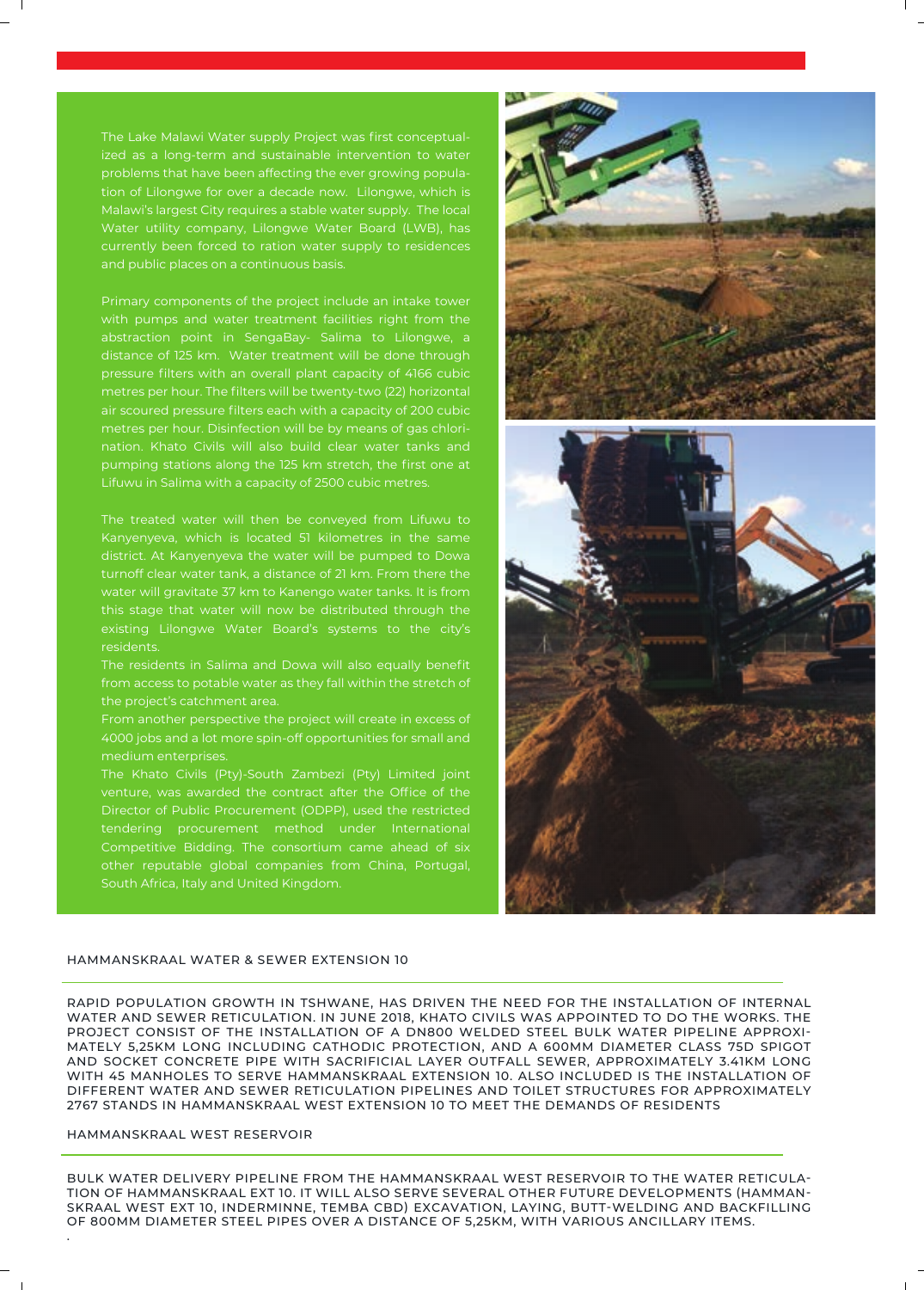### OUTFALL SEWER MAINLINE

OUTFALL SEWER CONNECTING THE RETICULATION OF EXT 10, AS WELL AS OTHER FUTURE DEVELOP-MENTS, WITH AN EXISTING 1200 DIA. OUTFALL SEWER TO THE TEMBA WASTE WATER TREATMENT WORKS. EXCAVATION, LAYING AND BACKFILLING OF 600MM DIAMETER CLASS 75D SPIGOT AND SOCKET CONCRETE PIPE WITH SACRIFICIAL LAYER OVER A DISTANCE OF 3,41KM. CONSTRUCTION OF 45 MAN-HOLES FOR THE NEW SEWER OUTFALL. THIS WORK WILL ALSO INCLUDE THREE ROAD CROSSINGS BY MEANS OF PIPE JACKING.

#### WATER RETICULATION

WATER RETICULATION FOR 2 767 STANDS INCLUDING HOUSE CONNECTIONS, METERS AND METER CHAMBERS, STANDPIPES, FIRE HYDRANTS AND ISOLATING VALVES. EXCAVATION, LAYING AND BACK-FILLING OF WATER PIPES FOR NEW RETICULATION SYSTEMS.

# SEWER RETICULATION

SEWER RETICULATION FOR 2 767 STANDS INCLUDING MANHOLES, LAMPHOLES AND HOUSE CONNEC-TIONS. EXCAVATION, LAYING AND BACKFILLING OF SEWER PIPES FOR NEW RETICULATION.

#### TOILET STRUCTURES

CONSTRUCTION OF 2 767 TOP STRUCTURES AND THE INSTALLATION OF TOILETS AND APPURTENANT **FITTINGS.** 

### HAMMANSKRAAL BULK SEWER PIPELINE PHASE 1

Khato Civils was appointed by the Department of Local Government & Housing to construct a new Bulk Sewer Pipe Line. The Construction of this bulk sewer line was intended to complement the existing sewer lines but mainly to service the new Western Phases of Hammanskraal. These phases included Hammanskraal Extension 2 to Extension 4. Khato Civils was also engaged on another project by the department to construct a sewer outfall for Hammanskraal Extension 2.

The 5 km pipeline starts on the boundary of Hammanskraal Extension 2 and discharges into the municipality's wastewater treatment works at Temba Babalegi. The pipeline has been designed to handle a peak flow rate of more than 600 litres per second, the diameter of the pipeline varies from 50 cm to almost 1.5 meters. The trenches were dug to a depth of 4 metres which required careful engineering ingenuity and strategically designed manhole structures. The pipeline trench excavation was done in accordance to the specifications as per SABS 1200 whilst the pipes were protected with suitable gabions/rheno mattress elements .

# HAMMANSKRAAL WATER & SEWER RETICULATION

Khato Civils was appointed in September 2012 by the Tshwane Metropolitan Municipality to construct a water and sewer reticulation system for 2903 households in Hammanskraal Extension 2. The project was be implemented through 3 phases. The project was envisaged to run until 2014. Khato Civils started work on the first phase which was completed by the end of March 2013. The project has was completed on time and within budget

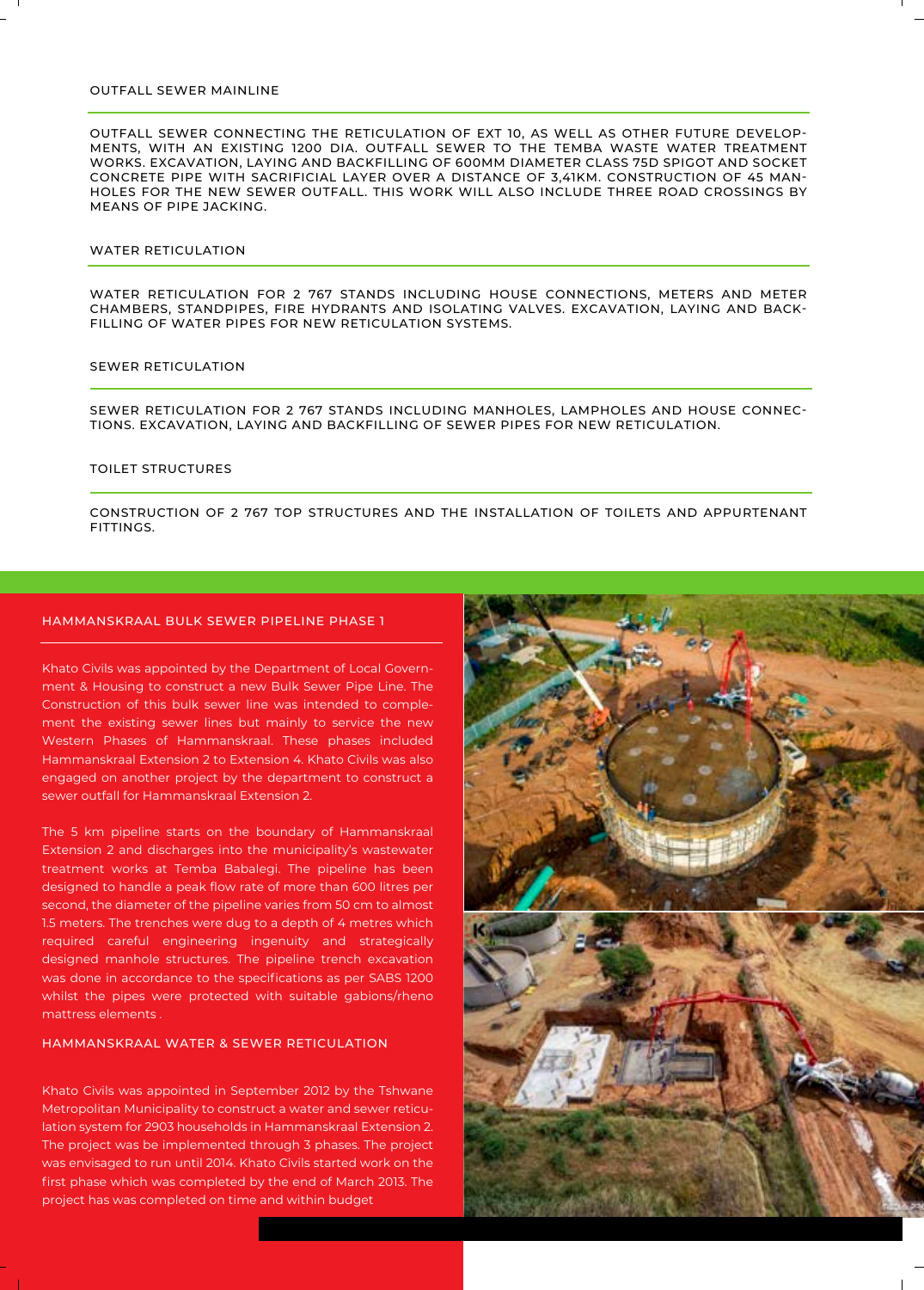#### KHATO CIVILS HAS BEEN ENGAGED TO PROVIDE WATER AND SEWER RETICULATION IN SWEETWATER'S KANANA PARK EXTENSION 6.

The development has approximately 3500 stands that Khato Civils will have to connect to the water and sewer network. This project became a priority for the City of Johannesburg after an outcry from residents on lack of housing, lack of portable water, sewer systems and electricity, no security or social services, leaving the community feeling completely and utterly dejected. In 2014 Khato Civils was appointed to undertake construction. The Kanana Park housing development project is located on Portion 3 of the Farm Cyferfontein of some 147, 78 hectares owned by the Gauteng Provincial Government. KHATO Civils undertook Phase 1 of the Project which was 1000 stands within the first 6 months. The aim was to complete the installation of all these services within an 18 month period. Khato Civils will construct +/-26000m of sewerlines and +/- 27000m of water supply lines.

On completion of the water and sewer reticulation project, the City of Johannesburg will commence with development of RDP houses. 14000 People are expected to benefit from this development once the RDP houses, Water and Sewer Reticulation have been completed. Khato Civils has extensive experience in the delivery of water and waste water services. We are fully familiar with municipal standards, regulations, expectations and modus operand thereby enabling us to successfully co-ordinate our activities with the municipality and to provide assistance on any aspect within the water services sector. Our activities typically include management, operation and maintenance services for both water and sewage bulk treatment plants, including the main distribution, pumping and storage systems, as well as water reticulation and waste water sewer networks.

# LAWLEY WATER & SEWER PROJECT

WATER & SEWER RETICULATION IN LAWLEY EXT 3 IN 2011 KHATO CIVILS WAS ENGAGED BY THE DEPART-MENT OF LOCAL GOVERNMENT AND HOUSING TO CONNECT 1713 LOW COST HOUSES IN LAWLEY EXTEN-SION 3 TO A WATER AND SEWER RETICULATION NETWORK. THIS PROJECT NAMED PHASE 1, IS PART<br>OF A BROADER PLAN BY THE DEPARTMENT TO OF A BROADER PLAN BY THE PROVIDE RESIDENTS OF LAWLEY WITH DECENT AND PERMANENT ACCOMMODATION AS WELL AS ACCESS TO BASIC SERVICES OF WATER AND SANITATION SYSTEM. PHASE 2 OF THE PROJECT INVOLVED 1017 STANDS WHICH KHATO CIVILS COMPLETED IN RECORD TIME OF 8 MONTHS.

CONSTRUCTION OF THE NETWORK COMMENCED IN MARCH 2011. ALL THE WORKS WERE COMPLETED IN NOVEMBER 2012 AND THE COMPLETED PROJECT OFFI-CIALLY HANDED TO THE DEPARTMENT ON BEHALF OF THE BENEFICIARIES. AS PART OF THE HOUSING DEVELOPMENT BY THE DEPARTMENT IN THE AREA, KHATO CIVILS WAS ENGAGED TO ALSO IMPLEMENT THE RETICULATION NETWORK TO ENSURE THAT ALL THE HOUSES IN THE PLANNING AREA HAVE ACCESS TO CLEAN RUNNING WATER AND SEWER SYSTEM. KHATO CIVILS WAS WORKING IN CONJUNCTION WITH BAGALE CONSULTING WHO WERE TASKED TO ENSURE THAT THE CONSTRUCTION PROGRAMME WAS ADHERED TO AS WELL AS TO ENSURE THAT THE WATER AND SEWER RETICULATION WAS CONSTRUCT-ED TO THE HIGHEST STANDARD.



NWAMITWA DAM

KHATO CIVILS AND ITS SISTER COMPANY SOUTH ZAMBEZI WERE AWARDED A CONTRACT TO CON-DUCT A FEASIBILITY STUDY, DETAIL DESIGN AND PROCUREMENT DOCUMENTATION FOR THE NEW NWAMITWA DAM ON GROOT LETABA RIVER. CON-DUCT A FULL EIA ON THE CONSTRUCTION OF THE DAM. THE DAM WAS RATED AS A LARGE HIGH-RISK DAM. THE R529 AND OTHER ROADS NEEDED TO BE REALIGNED. AN UPGRADE TO THE NKAMBAKO WTW WOULD ALSO BE INVESTIGATED AS WELL AS BULK WATER PIPING TO VILLAGES WITH WATER SHORT-AGES.

THE PROJECT INVOLVED THE CONSTRUCTION OF THE NEW NWAMITWA DAM AS WELL AS THE RAIS-ING OF THE TZANEEN DAM FOR THE PURPOSE OF AUGMENTING THE WATER SUPPLY FROM THE GROOT LETABA RIVER. THREE PROVINCIAL ROADS WERE AFFECTED BY THE PROPOSED DAM, HENCE THE NEED FOR REALIGNMENT OF THESE ROADS. THE REALIGNMENT OF THE THREE ROADS, INCLUD-ED THE CONSTRUCTION OF FOUR NEW BRIDGES. THE VALUE OF THE PROJECT WAS ESTIMATED TO BE R3 350 500 000.

 $\overline{\phantom{a}}$